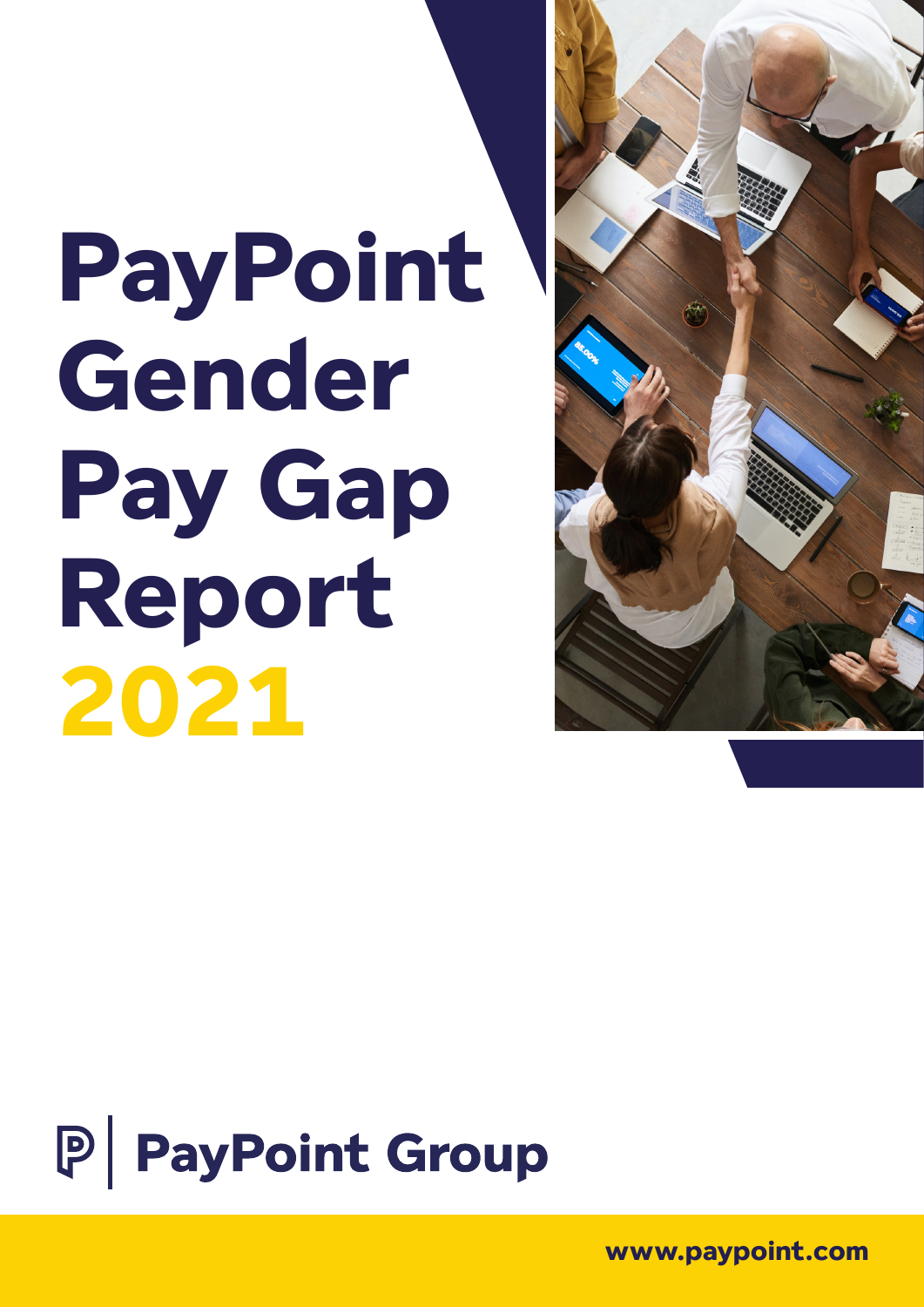# **PayPoint Gender Pay Gap Report 2021**

At PayPoint we are committed to building a diverse and inclusive business where all of our people are treated fairly and with respect, and where the contributions of everyone are recognised and valued. This commitment is captured in our vision to create a dynamic place to work, with a positive and inclusive environment where everyone can learn, grow and shine. Everyone who works at the PayPoint Group should feel respected and able to give their best, and we embrace people with different backgrounds and identities, valuing their contribution to achieving our strategic priorities. At the PayPoint Group, we call this 'Welcoming Everyone'.

Over the last few years we have implemented a number of initiatives to address our gender balance including:

- Launching our 'Working for Everyone' policy to promote flexible working
- Updating our careers website to highlight the diversity of people already working for us
- Offering work experience to an equal mix of male and female students
- Ensuring that at least one male and one female qualified candidate is presented for each vacant position where possible, whilst continuing to hire the best person for the job, irrespective of background
- Rolling out unconscious bias training to those involved in recruitment decisions
- Partnering with a local secondary school to support them with careers development including raising aspirations of female students
- Signing up to the PWC 'Tech She Can' initiative to increase the proportion of women working in STEM roles by tackling the root cause of the problem at a societal level, inspiring and educating young girls and women to get into tech careers
- Launching a professional networking group to provide a safe place to discuss topics and issues that impact women in the workplace and act as a catalyst for change
- Launching a menopause support group and providing education to our people regarding the menopause and the impact that it can have on women both in the workplace and in their lives outside of work

Whilst we are taking positive action to address the position, a pay gap continues to exist in the organisation driven by the fact that we have more men than women in higher paid roles such as roles in our Information Technology (IT) function and senior management positions. Conversely we have more women than men in lower paid roles such as those within our contact centre and operations. Our gap is reflective of the technology industry as a whole and therefore we recognise that it will take time to close.

At a headline level, our data for the reporting period shows an increase in the mean pay gap reflecting changes in the leadership team and hiring into senior positions during the period. The median bonus gap reduced to 0% as a result of the payment of an all employee bonus, and whilst the mean bonus gap increased to 55%, the majority of this increase related to the vesting of deferred bonus and LTIP shares due to a senior male employee who has since left the business. The increase also reflects the fact that some one off awards that were reflected in our 2020 numbers were not repeated.

In 2022 we have made two female appointments to our Executive Board and as of March 2022 female representation on the Executive Board is 31%, up from 25% in April 2021. We are actively working with our new female Sales Director to take actions to attract more females into our sales teams and will continue to look at what further actions we can take to ensure we attract more female candidates for all of our roles as well as supporting development plans for identified talent.

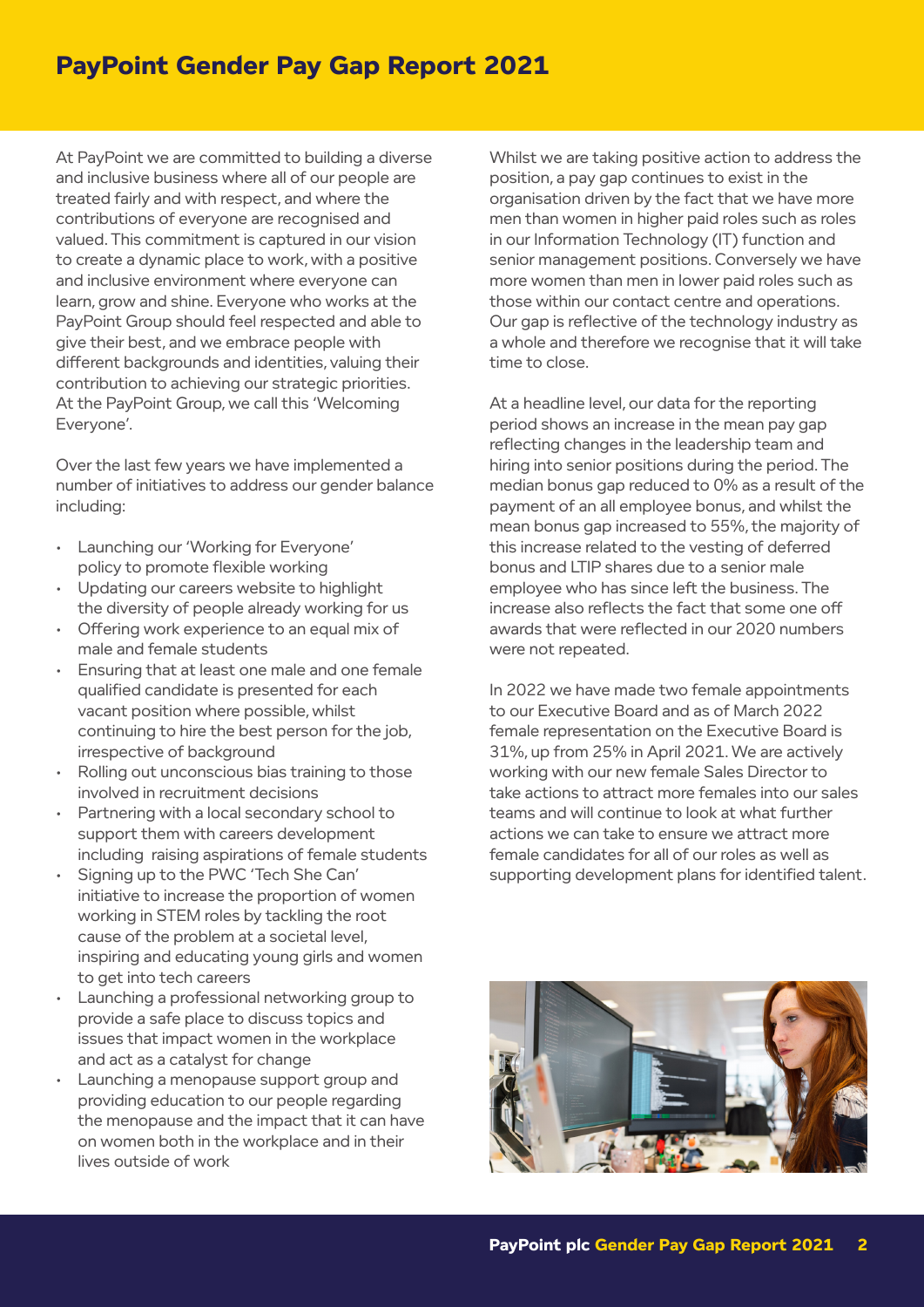#### **Our numbers**

The gender pay gap reflects the distribution of men and women across the organisation, regardless of seniority or role. Gender pay is different to equal pay which deals with the pay differences between men and women who carry out the same jobs, similar jobs or work of equal value. Our pay philosophy aims to pay fairly and equitably relative to an individual's role, skills, experience and performance. We review our pay annually to ensure that there is no gender bias and we are comfortable in this regard.

These numbers reflect the 464 full-pay relevant employees of PayPoint plc and PayPoint Network Limited who were employed on 5 April 2021. Employees of Handepay and Merchant Rentals, acquired on 5th February 2021 will be incorporated into our voluntary Group reporting with effect from 2022. Our statutory reporting requirement in respect of PayPoint Network Limited, our only entity employing the minimum 250 employees required for disclosure, can be found at the end of this report.

#### **Difference between male and female pay**



#### **Proportion of males and females receiving a bonus**



### **Pay quartiles**

Illustrating the gender pay distribution across four equally sized quartiles



1. Pay gap is calculated by comparing the hourly rate

paid for men and women via payroll in April 2021

2. Bonus gap is calculated by comparing all bonuses paid during the 12 months prior to 5th April 2021. The definition of bonuses includes cash bonuses, deferred awards that vested, sales commission and SIP awards sold that were subject to tax